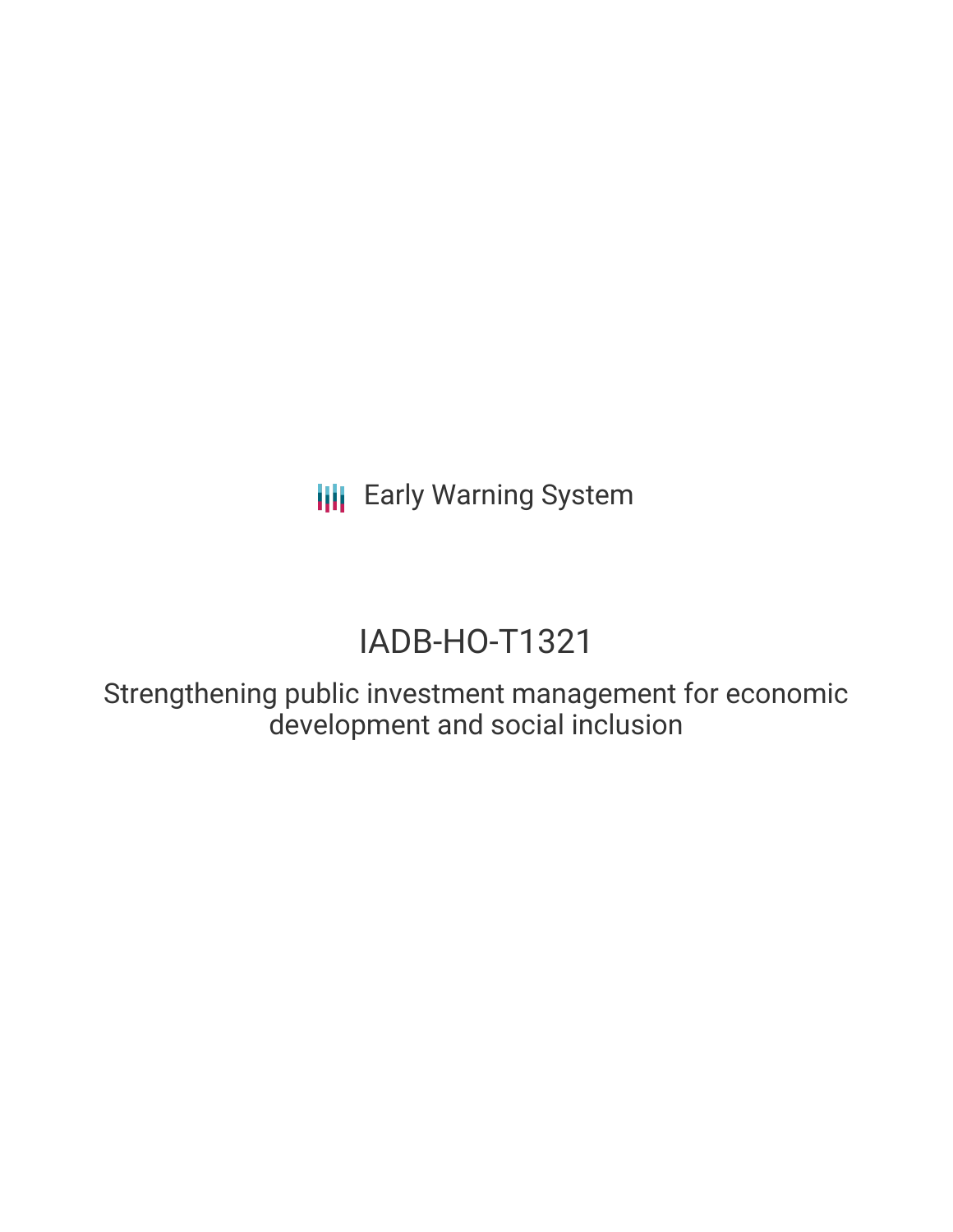

# **Quick Facts**

| <b>Countries</b>               | Honduras                               |
|--------------------------------|----------------------------------------|
| <b>Financial Institutions</b>  | Inter-American Development Bank (IADB) |
| <b>Status</b>                  | Active                                 |
| <b>Bank Risk Rating</b>        | U                                      |
| <b>Voting Date</b>             | 2018-11-28                             |
| <b>Borrower</b>                | Government of Honduras                 |
| <b>Sectors</b>                 | Finance, Infrastructure                |
| <b>Investment Type(s)</b>      | Grant                                  |
| <b>Investment Amount (USD)</b> | $$1.20$ million                        |
| <b>Project Cost (USD)</b>      | $$0.40$ million                        |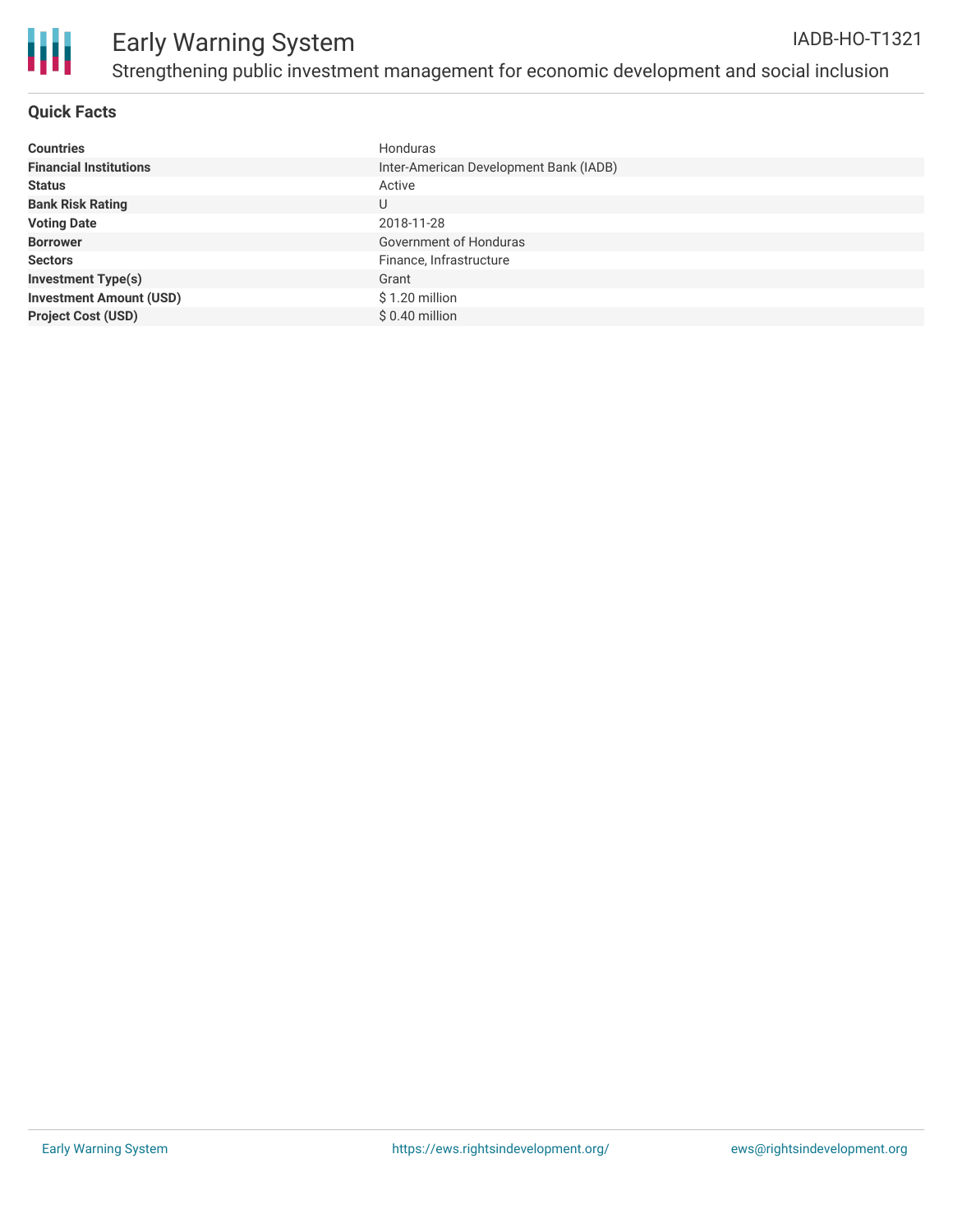

Ш

# Early Warning System Strengthening public investment management for economic development and social inclusion

# **Project Description**

The purpose of technical cooperation (TC) is to improve the management of public investment through the strengthening of the National Public Investment System of Honduras.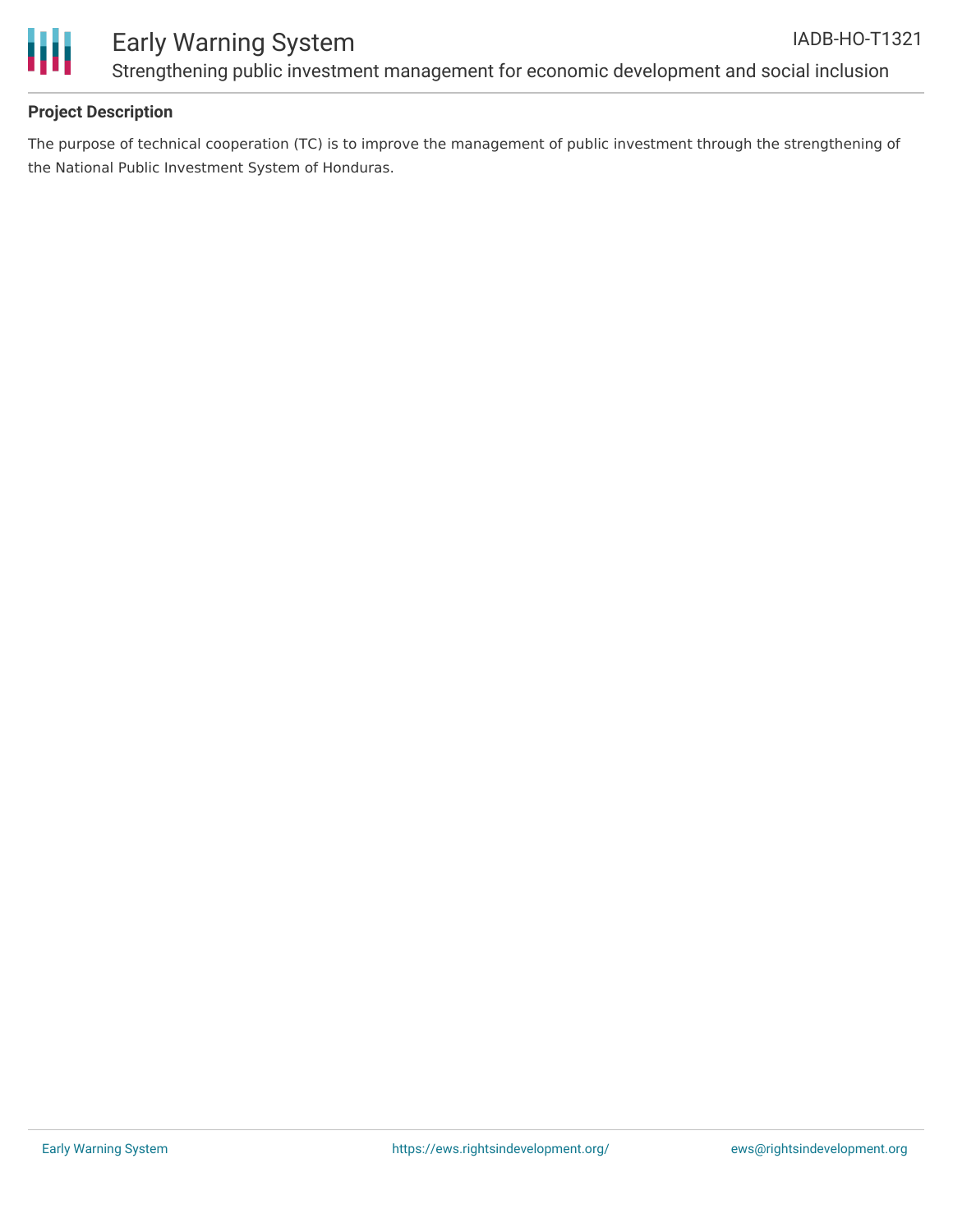

#### Early Warning System Strengthening public investment management for economic development and social inclusion IADB-HO-T1321

## **Investment Description**

• Inter-American Development Bank (IADB)